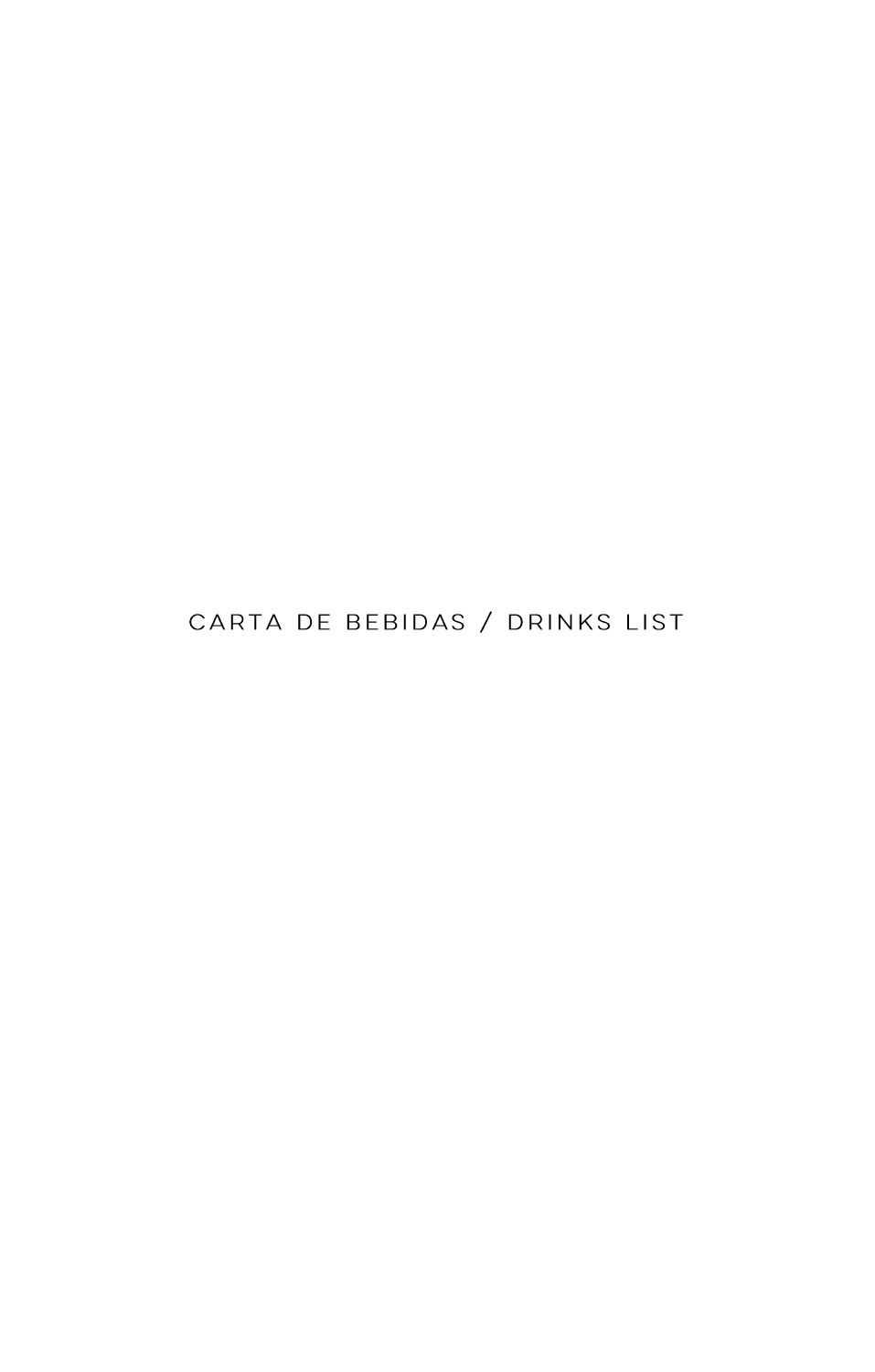# NOBU'S PREMIUM SAKE SELECTION

**EXCLUSIVE TO NOBU** 

The Hokusetsu Brewery on Sado Island in the Sea of Japan has been operated by the Hazu Family Since 1871. The Name "Hokusetsu, or "Northern Snow", was chosen to reflect the ideal sake brewing conditions on the island during the coldest days of winter.

Chef Nobu first experienced Hokusetsu sake when his Japanese rock musician friend brought a bottle to the original Matsuhisa Restaurant in Beverly Hills. Impressed by the quality, Nobu obtained exclusive rights to sell Hokusetsu sake.

### Junmai Daiginjo Koshitanrei Hikari

The rare hybrid grain, Koshitanrei, is polished to 40% of its original size to produce this premium sake. Elegant floral flavours of orange blossom, elderflower and white tea are found in this powerful Genshu or undiluted sake.

Bottle 720 ml, EUR 530

### Daiginjo YK35 "Enshinburi"

Super premium sake using Yamada Nishiki rice polished down to 35%. This sake goes through a special process, using a centrifuge to separate the sake mash, creating a silkier and lighter texture. This process is stopped before the mash solids are completely separated, producing a Nigori-style fine texture. Creating a full - bodied fruit forward flavour. Delicate fragrances of melons, grapefruits and white flowers.

Bottle 720 ml, EUR 495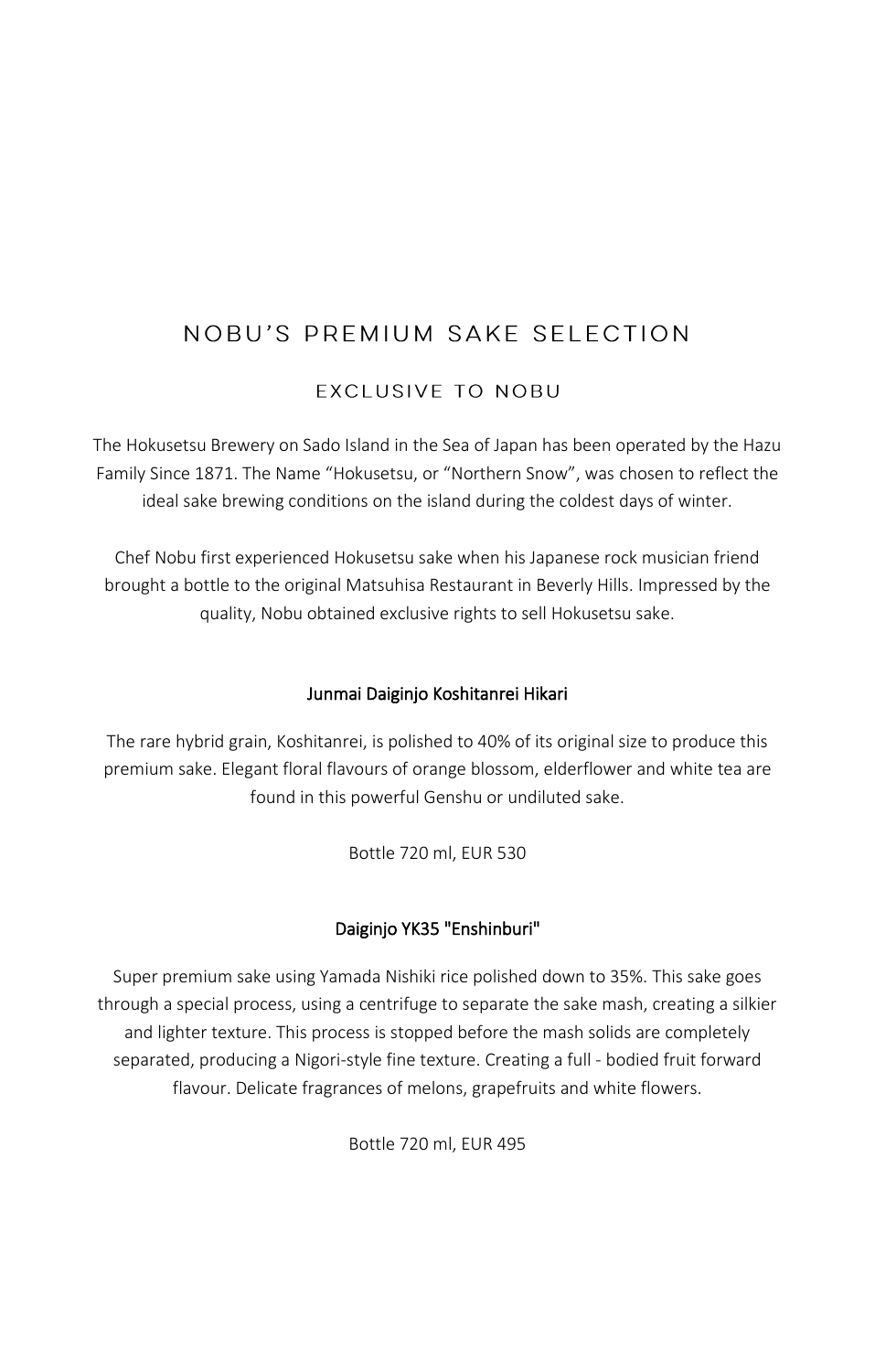# NOBU'S SAKE SELECTION

### EXCLUSIVE TO NOBU

| Hokusetsu Junmai                                                            | Glass 100ml 11   |
|-----------------------------------------------------------------------------|------------------|
| Medium bodied with rich notes and strong apple and pear fragrance           | Small 180ml 19   |
|                                                                             | Masu 210ml 22    |
|                                                                             | Large 380ml 38   |
|                                                                             | Bottle 1'8L. 175 |
| Onigoroshi 'Devil Killer'                                                   | Glass 100ml 12   |
| Light bodied, crisp and dry with a spicy finish                             | Small 180ml 21   |
|                                                                             | Masu 210ml 24    |
|                                                                             | Large 380ml 43   |
|                                                                             | Bottle 1'8L. 195 |
| Ongakushu Koshu "Music Sake"                                                | Glass 100ml 18   |
| Aged 10 years to classical music. Full bodied and rich with earthy flavours | Small 180ml 31   |
|                                                                             | Masu 210ml 36    |
|                                                                             | Large 380ml 64   |
|                                                                             | Bottle 1'8L. 295 |
| Nobu 'The Sake' Junmai Daiginjo                                             | Glass 100ml 23   |
| Medium bodied, clean and complex with floral notes                          | Small 180ml 41   |
|                                                                             | Masu 210ml 47    |
|                                                                             | Large 380ml 84   |
|                                                                             | Bottle 500ml 114 |
|                                                                             | Bottle 1'5L. 325 |
| Nobu 'The Premium Sake' Daiginjo TK40                                       | Glass 100ml 28   |
| Medium bodied, delicate and creamy                                          | Small 180ml 49   |
|                                                                             | Masu 210ml 57    |
|                                                                             | Large 380ml 102  |
|                                                                             | Bottle 1'5L. 395 |
| Ginjozukuri Nigori "Unfiltered Sake"                                        | Bottle 500ml 92  |
| A creamy yet dry sake. Rich texture with notes of unripe banana and yoghurt |                  |
| Junmai Daiginjo Yurara                                                      | Bottle 500ml 198 |
| Dry, fresh and light finish with fully aged flavours                        |                  |
| Daiginjo YK35                                                               | Bottle 500ml 176 |
| Medium bodied, rare, luxurious, silky and smooth                            | Bottle 720ml 245 |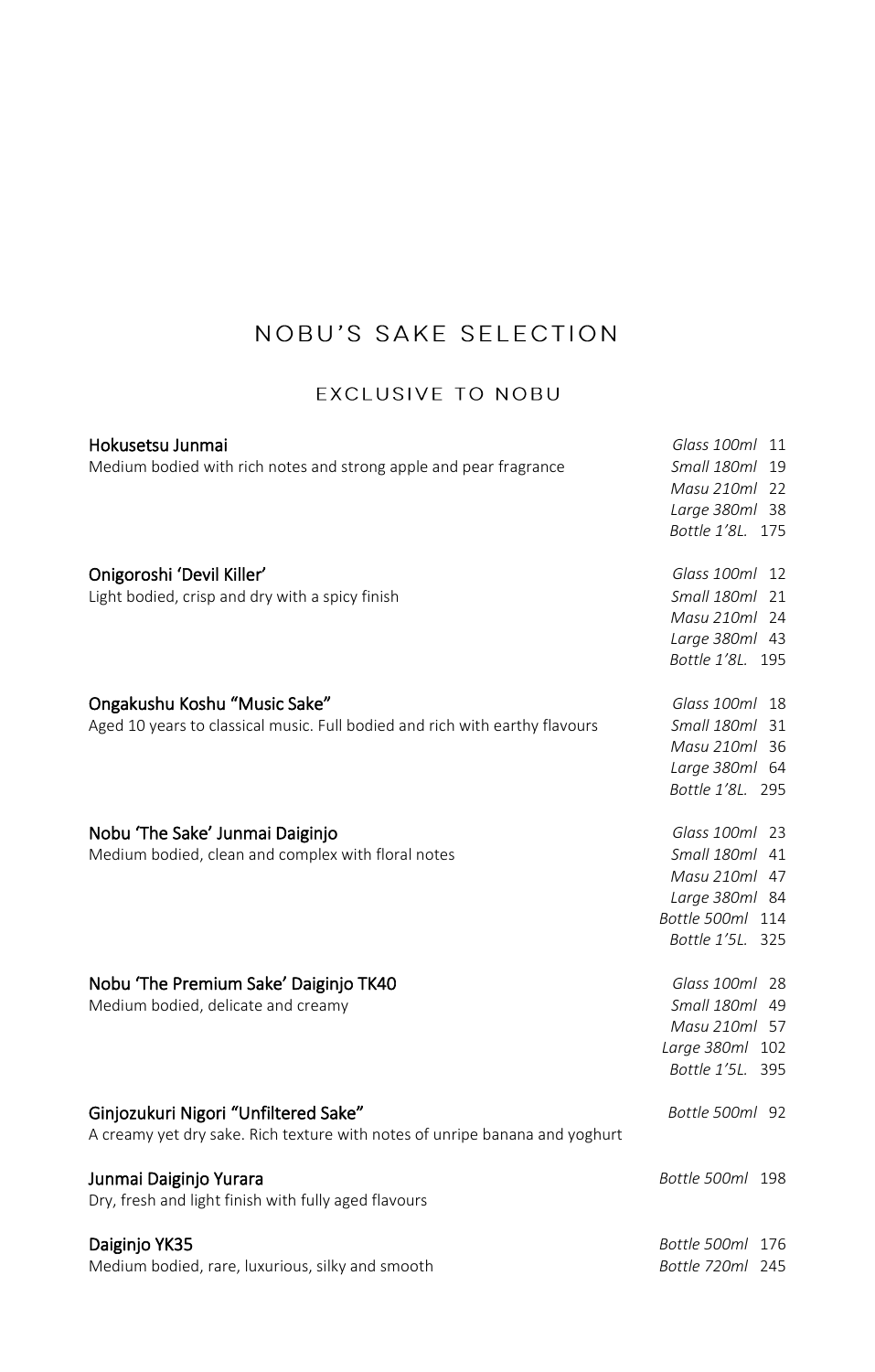# NOBU'S SPECIALTY COCKTAILS

### LIGERO, FRESCO Y REFRESCANTE / LIGHT, CRISP & REFRESHING

| Yuzu Margarita                                                                                | 18 |
|-----------------------------------------------------------------------------------------------|----|
| Patrón Reposado, Grand Marnier, Yuzu, Lime, Soy Salt                                          |    |
| Lychee & Elderflower Martini                                                                  | 18 |
| Grey Goose, Saint Germain Elderflower, Lychee                                                 |    |
| Genmaicha Negroni                                                                             | 18 |
| Genmaicha infused Roku, Martini Riserva Speciale Rubino, Martini Bitter 1872, Sour Orange Jam |    |
| Japanese Mojito                                                                               | 18 |
| Junmai Sake, Nobu 'The Soju', Yuzukoshō, Shiso, Matcha Tonic                                  |    |
| Junmai Ginger                                                                                 | 18 |
| Junmai Sake, Ginger Liqueur & Juice, Lime, Egg White or Vegan Extract                         |    |
| Nobupolitan                                                                                   | 18 |
| Junmai Sake, Nobu 'The Soju', Bénédictine, Yuzu, Cranberry Shrub                              |    |
| Roku Sour                                                                                     | 18 |
| Roku, Ginger, Elderflower, Yuzu, Egg White or Vegan Extract                                   |    |
| Shoganai Martini                                                                              | 18 |
| Cardamom Infused Roku, Rhubarb, Grapefruit, Lime, Grapefruit Bitter                           |    |
| Algo que no se puede evitar, anima a seguir adelante sin mirar al pasado con remordimiento    |    |
| The meaning for accepting your fate, it cannot be helped                                      |    |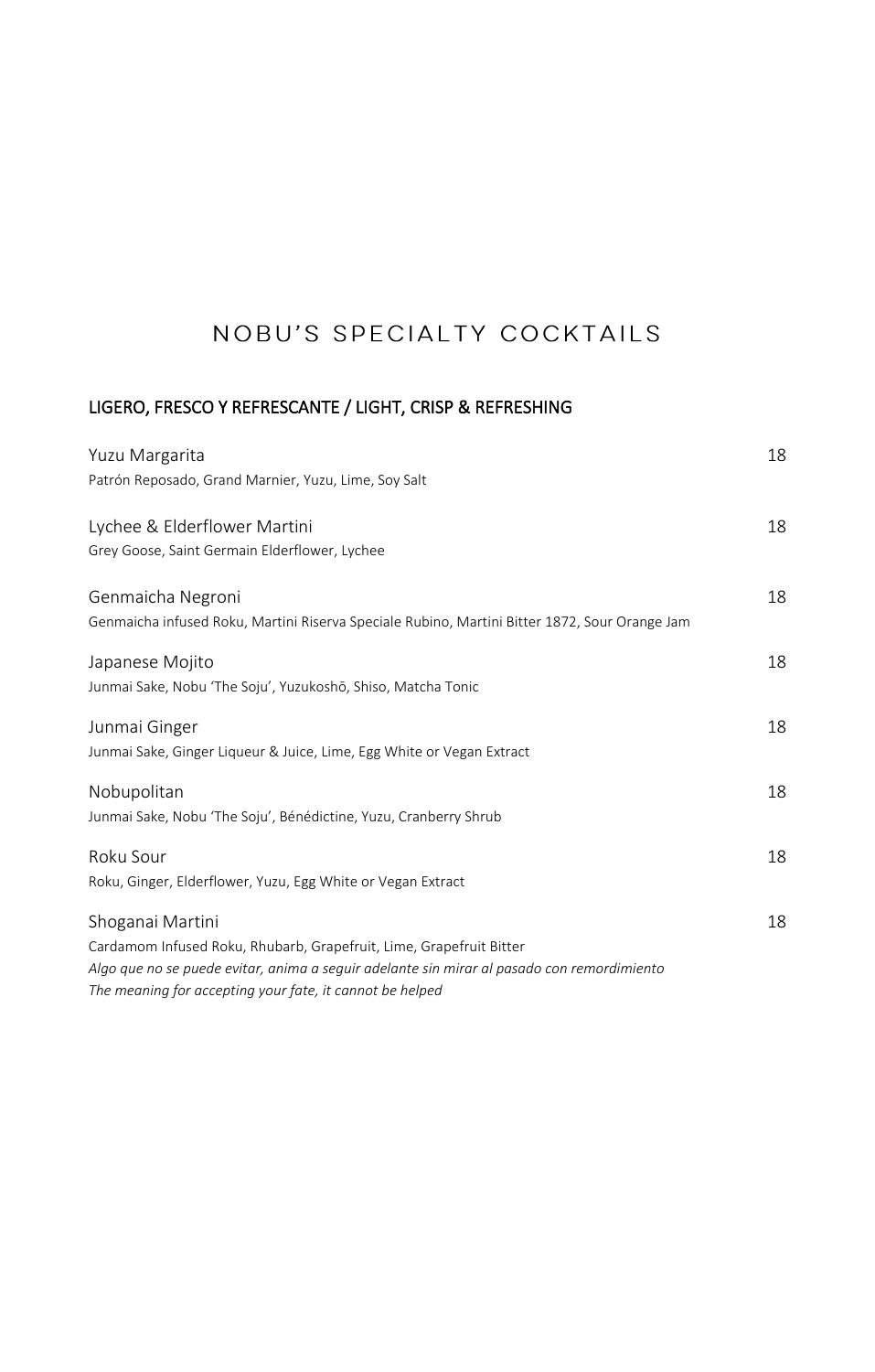#### PICANTE Y ESPECIADO / SPICY & TART

| Jalapeño & Ginger Martini<br>Grey Goose, Ginger, Jalapeño Slices, Basil             | 18 |
|-------------------------------------------------------------------------------------|----|
| Anticucho Bloody Mary<br>Citron Vodka, Sherry Wine, Anticucho Sauce, Tomato & Lemon | 18 |
| Mia Margarita<br>Patrón Reposado Teguila, Passion Fruit, Lime, Honey, Shichimi      | 18 |
| Asian Melodies<br>Suntory Toki, Lychee, Passion Fruit, Yuzu, Pink Pepper            | 18 |

### AROMÁTICO Y PICANTE / AROMATIC & SPICY

| Awank'ay<br>Pisco Acholado, Lime, Pineapple, Rocoto, Thyme, Vegan Extract<br>El vuelo del águila, balanceándose y mirando la profundidad<br>The flight of the eagle, gliding and looking at the depth | 18 |
|-------------------------------------------------------------------------------------------------------------------------------------------------------------------------------------------------------|----|
| Chia-Rita                                                                                                                                                                                             | 18 |
| Don Julio Silver, Cointreau, Lime, Lychee, Ginger, Red Chilli Pepper, Bio Chia Seeds                                                                                                                  |    |
| Smoky Passion                                                                                                                                                                                         | 18 |
| Patrón Reposado Tequila, Mezcal Alipus San Andrés, Passion Fruit, Pineapple, Lime, Basil                                                                                                              |    |
| Ikigai                                                                                                                                                                                                | 18 |
| Bacardi Carta Negra, Orgeat, Calamansi, Ginger Beer                                                                                                                                                   |    |

*La razón de vivir o la razón de ser. Concepto japonés que significa el sentido de la vida. 'Iki' (vida) 'gai' (razón) A reason for being. Japanese concept referring to having a purpose or direction in life. 'Iki' (to live) 'gai' (reason)*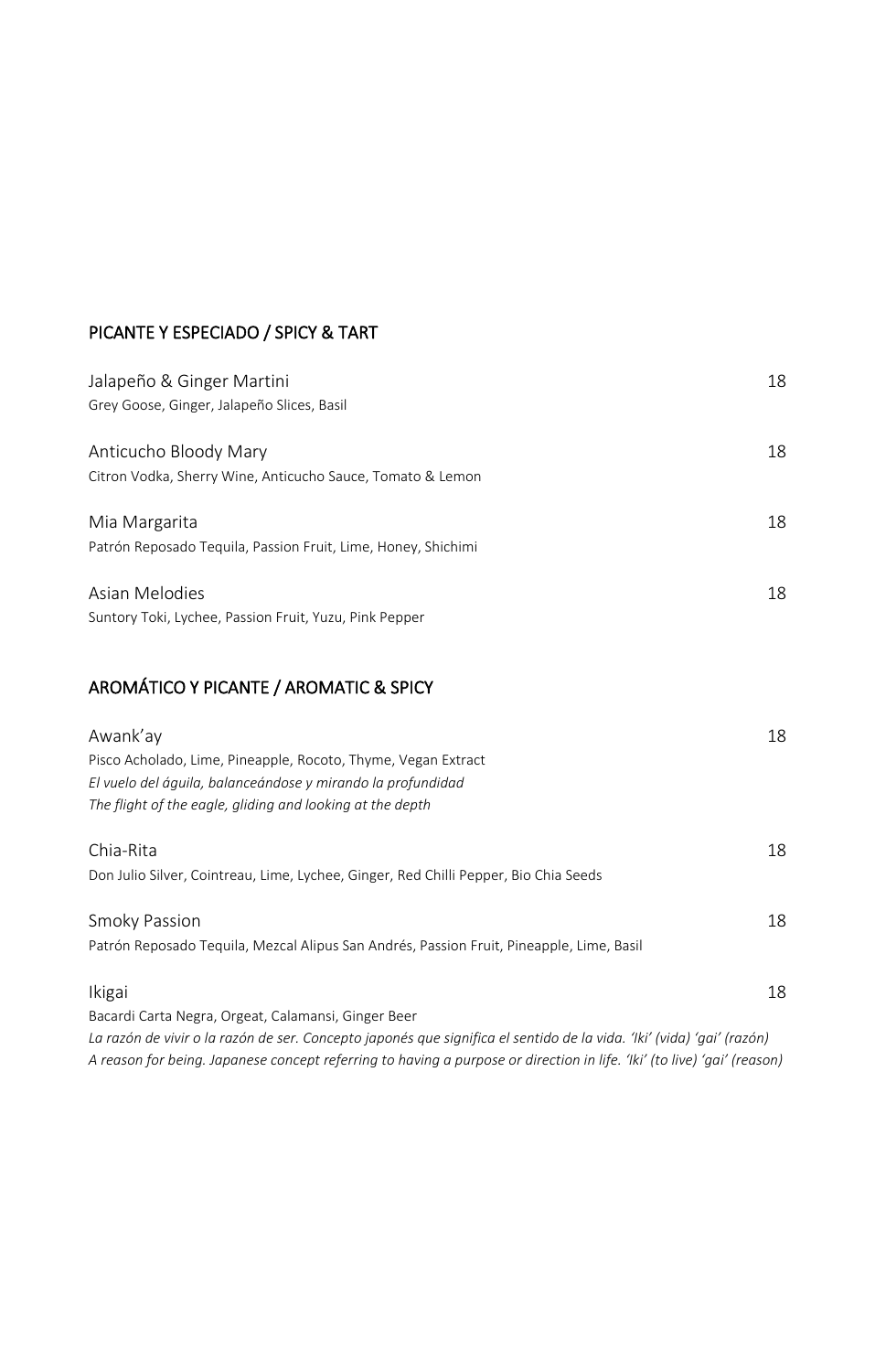### COMPLEJO Y VIBRANTE / RICH & BOLD

| <b>Barrel Soul</b>                                                                 | 18 |
|------------------------------------------------------------------------------------|----|
| Martini Rosso, Noval Tawny Port, Amontillado Noé 30 yrs., Orange                   |    |
| Matcha Colada                                                                      | 18 |
| Brugal 1888, Coconut Liqueur & Milk, Pineapple, Organic Matcha, Cream              |    |
| The Purple Dragon                                                                  | 18 |
| Junmai Sake, Dragon Fruit, Italicus, Yuzu, Lychee                                  |    |
| The Last Frontier                                                                  | 18 |
| Capucana Aged Cachaça, Smoked Pineapple & Ginger Reduction, Yuzu                   |    |
| <b>SIGNATURE GIN &amp; TONIC'S</b>                                                 |    |
| Sakura Fubuki Gin & Tonic                                                          | 18 |
| Roku Gin, Ginger, Yuzu Tonic, Sour Cherry Bitter                                   |    |
| Tormenta de nieve de flores de cerezo, inspirado por la caída de flores del cerezo |    |
| Cherry blossom snowstorm, inspired by the flurry of falling cherry blossoms        |    |
| Mediterranean                                                                      | 18 |
| Gin Mare, Mediterranean Tonic, Infused Olive Oil Caviar Wasabi                     |    |
| Silver Bullet                                                                      | 18 |
| Sipsmith London Gin, Elderflower Tonic, Sancho Pepper                              |    |
| Lily Fleur                                                                         | 18 |
| G'Vine Gin, Hibiscus Tonic, Raspberries                                            |    |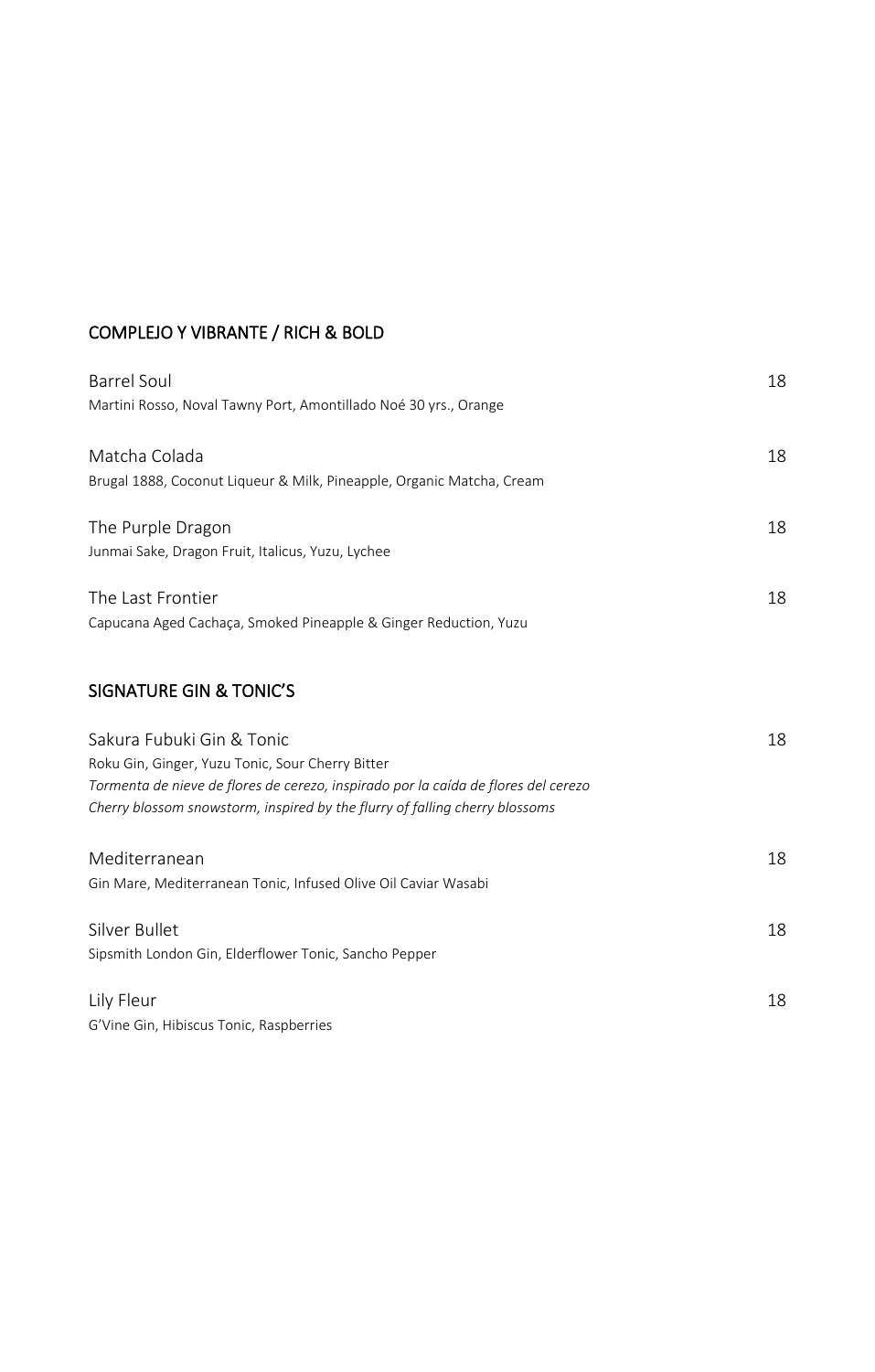# POR COPA · BY THE GLASS

### ALL SERVED AS 125ML

| <b>CHAMPAGNE</b>                                                          |                  |
|---------------------------------------------------------------------------|------------------|
| Pol Roger Cuvée Reserve, Brut · NV                                        | 21               |
| Perrier-Joüet Blanc de Blancs, Brut · NV                                  | 26               |
| Ruinart Rosé, Brut · NV                                                   | 31               |
| <b>CAVA</b>                                                               |                  |
| Raventos i Blanc De La Finca, Brut                                        | 13               |
| VINO ROSADO / ROSÉ WINE                                                   |                  |
| Muga · Garnacha, Viura, Tempranillo                                       | 10               |
| Symphonie Rosé Cru Classé · Cinsault, Grenache                            | $\varnothing$ 17 |
| VINO BLANCO / WHITE WINE                                                  |                  |
| Fento · Albariño                                                          | 10               |
| Pago de Cirsus · Chardonnay                                               | 11               |
| V Malcorta · Verdejo                                                      | 12               |
| Attitude · Sauvignon Blanc                                                | 15               |
| Ekam · Riesling, Albariño                                                 | 15               |
| Chablis J. Brocard Boissonneuse · Chardonnay                              | 17               |
| Chassagne-Montrachet Les Vieilles Vignes D. Vincent Girardin · Chardonnay | 42               |
| VINO TINTO / RED WINE                                                     |                  |
| LZ · Garnacha, Graciano, Tempranillo                                      | Ø9               |
| Figuero 12 · Tinta Fina                                                   | 13               |
| Preludio de Sei Solo · Tinta Fina                                         | 17               |
| Acusp · Pinot Noir                                                        | 19               |
| Viña Tondonia Reserva · Tempranillo, Garnacha, Otras                      | 24               |
| Alabaster · Tinta de Toro                                                 | 45               |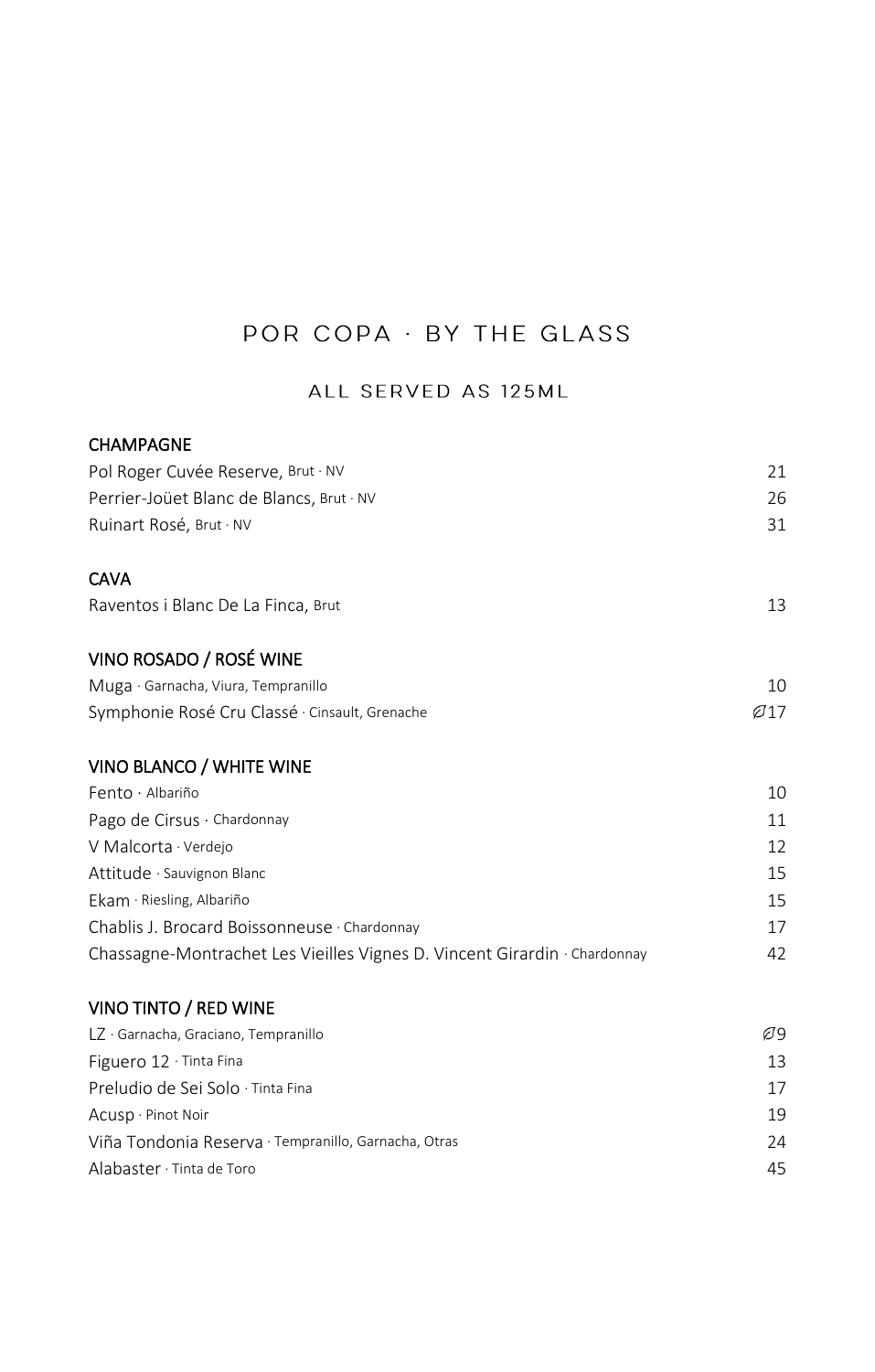## CHAMPAGNE & CAVA

#### CHAMPAGNE

| Pol Roger Cuvée Reserve, Brut · NV                                         | 125   |
|----------------------------------------------------------------------------|-------|
| Bollinger Special Cuvée, Brut · NV                                         | 135   |
| Perrier-Joüet Blanc de Blancs, Brut · NV CAMBIA PRECIO                     | 155   |
| Ruinart Blanc de Blancs, NV                                                | 175   |
| Perrier-Joüet Belle Époque, Brut · 2013                                    | 235   |
| Dom Pérignon Vintage, Brut . 2012                                          | 365   |
| Tattinger Comtes de Champagne Blanc de Blancs, Brut 2008                   | 392   |
| Krug Grande Cuvée, Brut · NV                                               | 420   |
| Pol Roger Cuvée Sir Winston Churchill, Brut 2012                           | 420   |
| Dom Pérignon P2, Brut · 2002                                               | 820   |
| Salon Clos Le Mesnil · Chardonnay · 1990                                   | 2.650 |
| Krug Clos D'Ambonnay · Pinot Noir · 2000                                   | 3.550 |
| <b>CHAMPAGNE ROSÉ</b>                                                      |       |
| Billecart Salmon Rosé, Brut · NV                                           | 170   |
| Ruinart Rosé, Brut · NV                                                    | 180   |
| Laurent Perrier Rosé, Brut · NV                                            | 185   |
| Dom Pérignon Vintage Rosé, Brut · 2006                                     | 630   |
| Cristal Rosé · Pinot Noir, Chardonnay · 2012                               | 850   |
| <b>CAVA</b>                                                                |       |
| Raventos i Blanc De La Finca, Brut · Xarel · lo, Macabeo, Parellada, Otras | 75    |

| Turó d'en Mota, Brut Nature · Xarel-lo · 2006 |  |
|-----------------------------------------------|--|

#### MAGNUM

| Laurent Perrier Rosé Magnum, Brut · NV         | 380. |
|------------------------------------------------|------|
| Perrier-Joüet Belle Époque Magnum, Brut · 2013 | 595. |
| Krug Grande Cuvée Magnum, Brut · NV            | 865. |
| Dom Pérignon Vintage Magnum, Brut 2008         | 890. |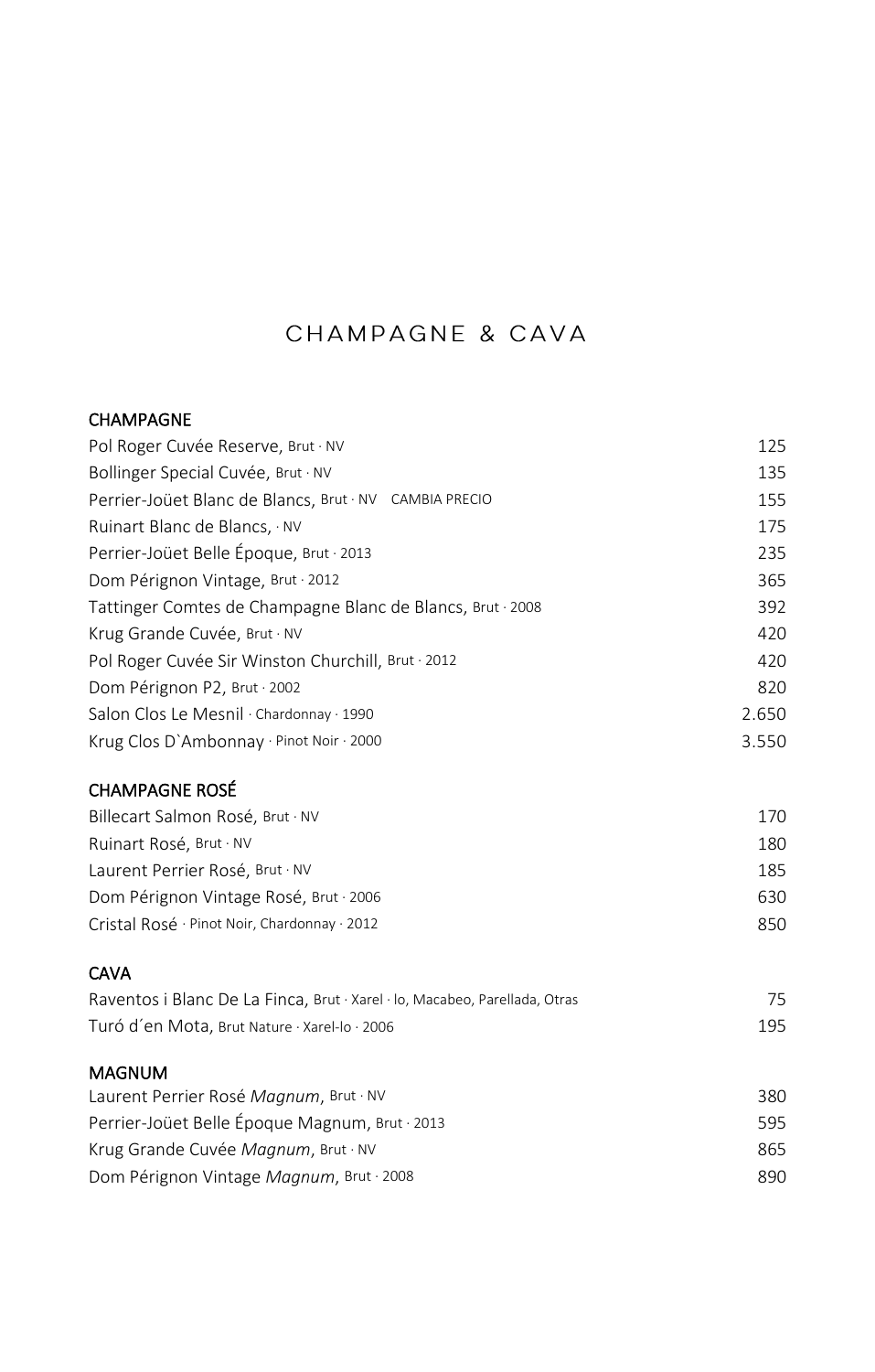# VINOS BLANCOS · WHITE WINES FRANCIA / FRANCE

#### POUILLY - FUMÉ

| De Ladoucette · Sauvignon Blanc · 2019                | 90.  |
|-------------------------------------------------------|------|
| Château de Tracy $\cdot$ Sauvignon Blanc $\cdot$ 2018 | 155. |
| Baron de $L \cdot$ Sauvignon Blanc $\cdot$ 2018       | 215  |
| $Silex \cdot$ Sauvignon Blanc 2016                    | 350  |

#### SANCERRE

| Pascal Jolivet Sancerre · Sauvignon Blanc · 2021  | 85  |
|---------------------------------------------------|-----|
| Maréchal Prieur Sancerre · Sauvignon Blanc · 2017 | 115 |

#### BURGUNDY

| Chablis Julien Brocard Boissonneuse · Chardonnay · 2020                                 | Ø85  |
|-----------------------------------------------------------------------------------------|------|
| Domaine de Villaine Bouzeron, Aligoté · 2019                                            | 87   |
| Pouilly-Fuissé D. Joseph Faiveley · Chardonnay · 2018                                   | 135  |
| Chablis 1er Cru "Les Vaudevey" · Chardonnay · 2020                                      | Ø145 |
| Puligny-Montrachet "Domaine Berthelemot" · Chardonnay · 2020                            | 170  |
| Chablis Grand Cru "Vaudesir" · Chardonnay · 2019                                        | 185  |
| Meursault "Les Clous" · Chardonnay · 2019                                               | 185  |
| Chassagne-Montrachet Les Vieilles Vignes D. Vincent Girardin · Chardonnay · 2018        | 195  |
| Meursault Clos de la Barre Monopole D. des Comtes Lafon $\cdot$ Chardonnay $\cdot$ 2018 | 370  |
| Morey Saint Denis 1 <sup>er</sup> Cru Clos de Monts Luisant VV · Aligoté · 2017         | 435  |
| Meursault 1 <sup>er</sup> Cru Charmes D. des Comtes Lafon · Chardonnay · 2018           | 650  |
|                                                                                         |      |

#### PROVENZA

| Domaine de Trévallon · Chardonnay, Rousanne, Marsanne, Grenache Blanc · 2019 | 265 |
|------------------------------------------------------------------------------|-----|
| Château de Beaucastel Vieilles Vignes · Rousanne · 2020                      | 390 |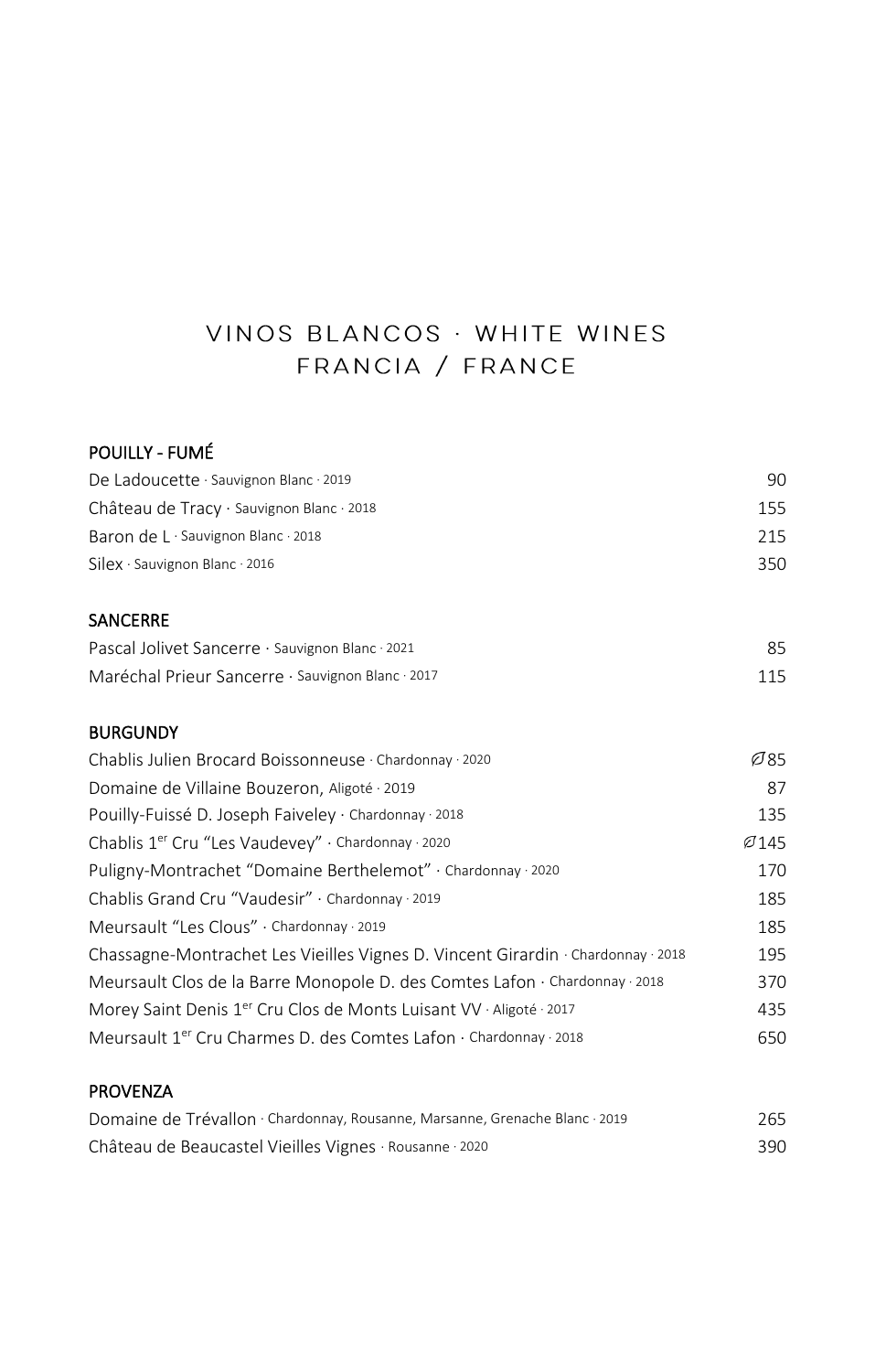# ESPAÑA / SPAIN

#### **GALICIA**

| Fento · Albariño · Rías Baixas · 2021                 |                       | 42  |
|-------------------------------------------------------|-----------------------|-----|
| Tricó · Albariño · Rías Baixas · 2018                 |                       | 72  |
| Guímaro Cepas Viejas · Godello · Ribeira Sacra · 2020 |                       | 75  |
| Dávila L- 100 · Loureiro · Rías Baixas · 2015         |                       | 82  |
| Nora da Neve · Albariño · Rías Baixas · 2018          |                       | 86  |
| Leirana Genoveva · Albariño · 2020                    |                       | 96  |
| Fefiñanes Año III · Albariño · Rías Baixas · 2019     | <b>TECLA Y PRECIO</b> | 110 |
| As Sortes · Godello · Valdeorras · 2020               | <b>TECLA Y PRECIO</b> | 120 |
| O Chao Valdesíl · Godello · Valdeorras · 2019         | <b>TECLA Y PRECIO</b> | 155 |
| Sorte Antiga · Godello · Valdeorras · 2019            |                       | 275 |

### CASTILLA Y LEÓN

| V Malcorta $\cdot$ Verdejo $\cdot$ 2020 | 45.  |
|-----------------------------------------|------|
| Tomás Postigo · Verdejo · 2018          | 65   |
| Ossian · Verdejo · 2019                 | Ø85. |
| La Otea · Verdejo · 2019                | Ø89  |
| Belondrade y Lurton · Verdejo · 2020    | 95   |

### OTRAS REGIONES / OTHER ORIGINS

| Pago de Cirsus · Chardonnay · Navarra · 2020                                                     | 58. |
|--------------------------------------------------------------------------------------------------|-----|
| Ekam · Riesling, Albariño · Costers del Segre · 2020                                             | 75  |
| Gran Cruz del Calvario · Bimbache · Forastera Gomera, Gual, Listan Blanco, Vijariego · El Hierro | 98  |
| Chivite 125 Colección · Chardonnay · Navarra · 2018                                              | 135 |
| Milmanda · Chardonnay · Conca de Barberá · 2017                                                  | 145 |

### RIOJA

| Remelluri · Chardonnay, Marsanne, Viognier, otras 2012 | 178 |
|--------------------------------------------------------|-----|
| Viña Tondonia Reserva · Viura, Malvasía · 2009         | 195 |
| Mártires $\cdot$ Viura $\cdot$ Rioja $\cdot$ 2018      | 218 |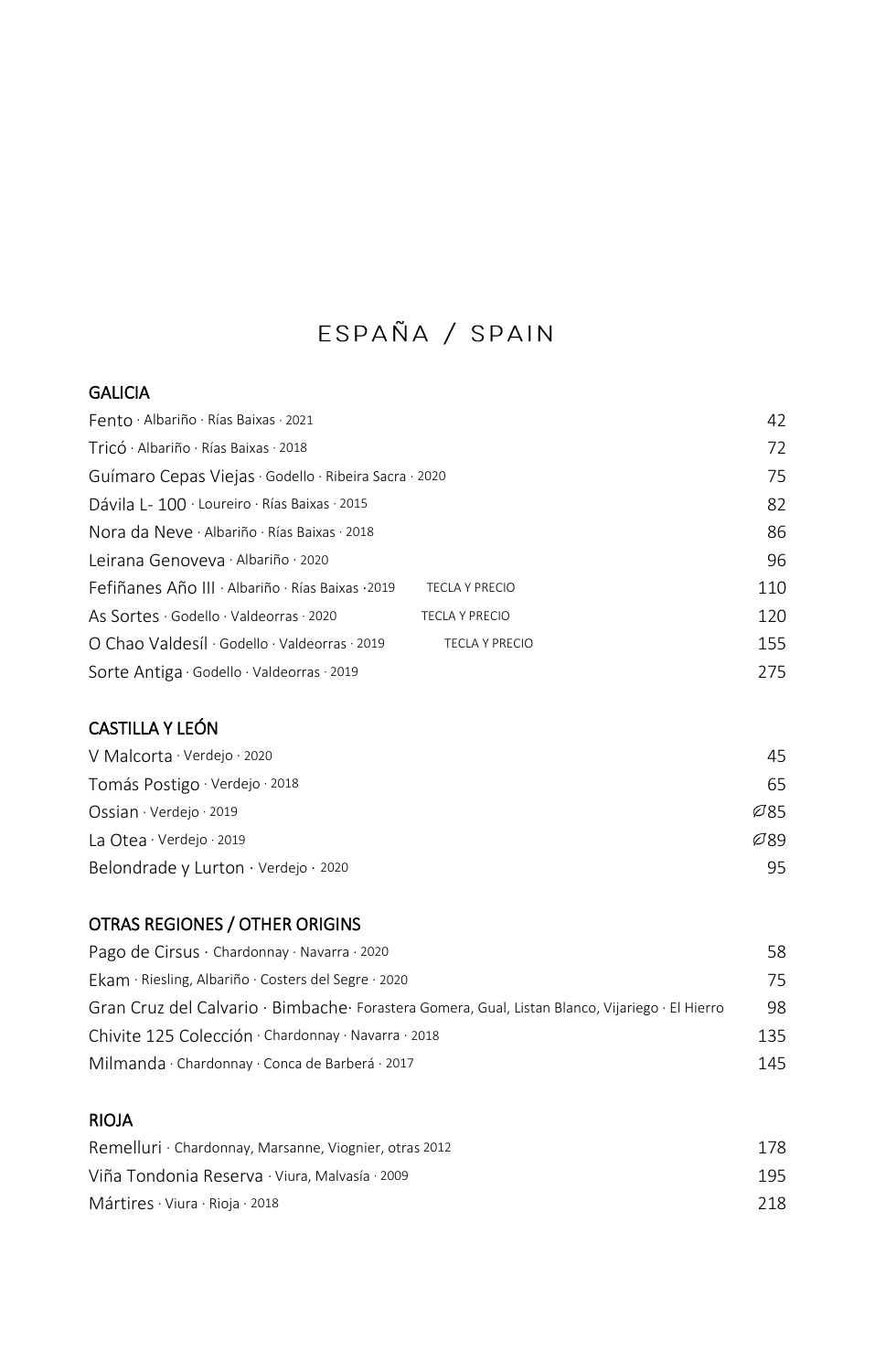## ALEMANIA / GERMANY

| Fritz Haag Trocken · Riesling · 2015               | 75  |
|----------------------------------------------------|-----|
| Emrich Schönleber Mineral · Riesling · 2018        | 110 |
| Dr. Bürkling Wolf Pechstein G.C. · Riesling · 2018 | 365 |

# VINOS INTERNACIONALES / INTERNATIONAL WINES

| 65   |
|------|
| 70   |
| 72   |
| Ø80. |
| 85   |
| 390  |
|      |

# VINOS DE EE. UU. / USA WINES

| Seven Springs · Chardonnay · Eola - Amity Hills · United States · 2017               | 125 |
|--------------------------------------------------------------------------------------|-----|
| World's End 'Rebel' · Chardonnay, Riesling · United States · 2015                    | 155 |
| Kistler Vineyard $\cdot$ Chardonnay Sonoma Valley $\cdot$ United States $\cdot$ 2016 | 580 |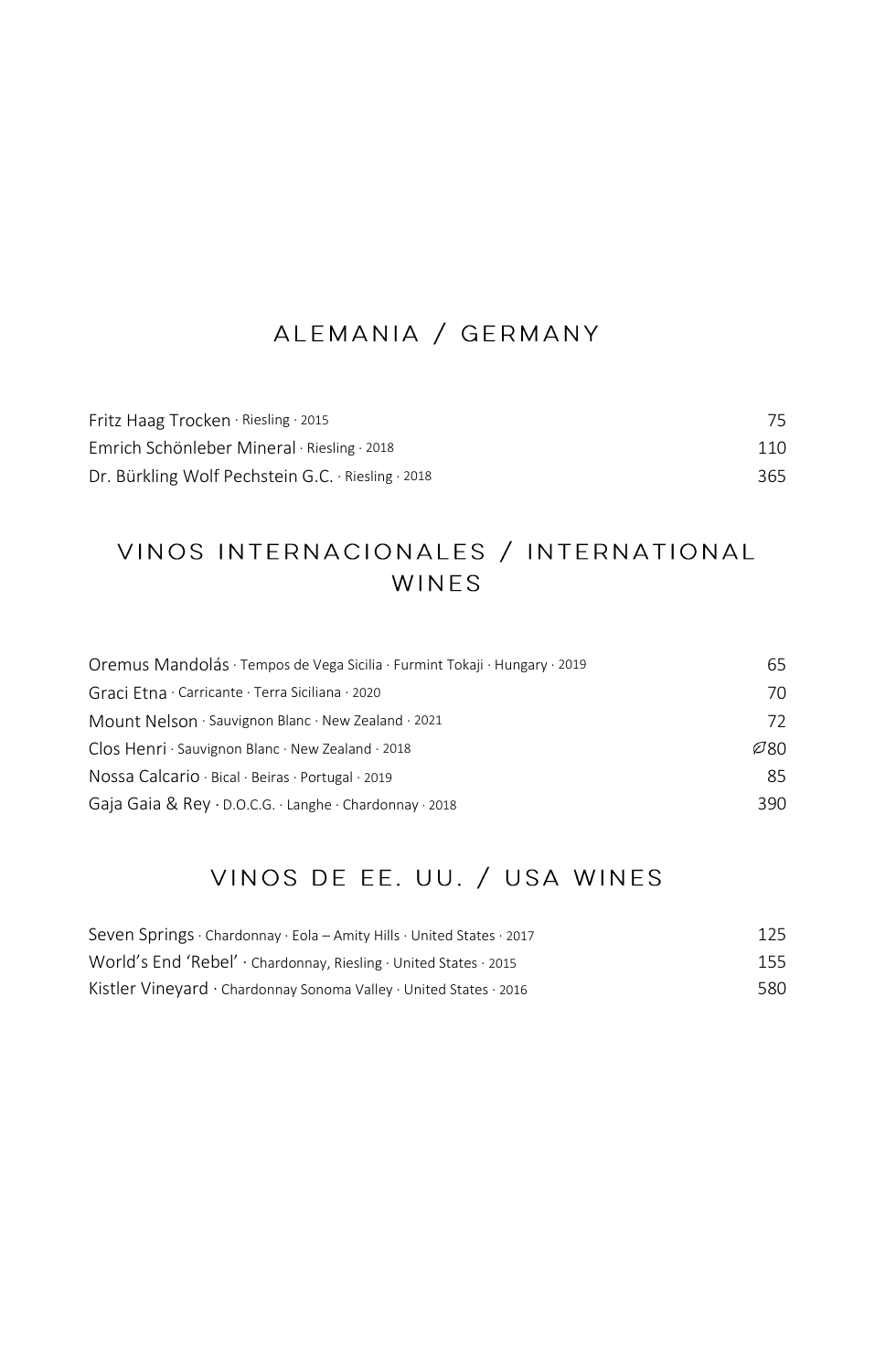# VINOS ROSADOS · ROSÉ WINES

### FRANCIA / FRANCE

### CÔTES DE PROVENCE

| Symphonie Rosé Cru Classé · Cinsault, Grenache · 2020                | Ø85  |
|----------------------------------------------------------------------|------|
| Symphonie Rosé Cru Classé Magnum · Cinsault, Grenache · 2020         | Ø195 |
| Lush Blush · Grenache, Cinsault, Vermentino, Mourvèdre · 2021        | 102  |
| Lush Blush Maanum · Grenache, Cinsault, Vermentino, Mourvèdre · 2021 | 209  |
| Garrús Château D'Esclans · Grenache, Rolle · 2019                    | 220  |

# ESPAÑA / SPAIN

| Muga · Garnacha, Viura · Rioja · 2020                          |  |
|----------------------------------------------------------------|--|
| Muga Magnum $\cdot$ Garnacha, Viura $\cdot$ Rioja $\cdot$ 2020 |  |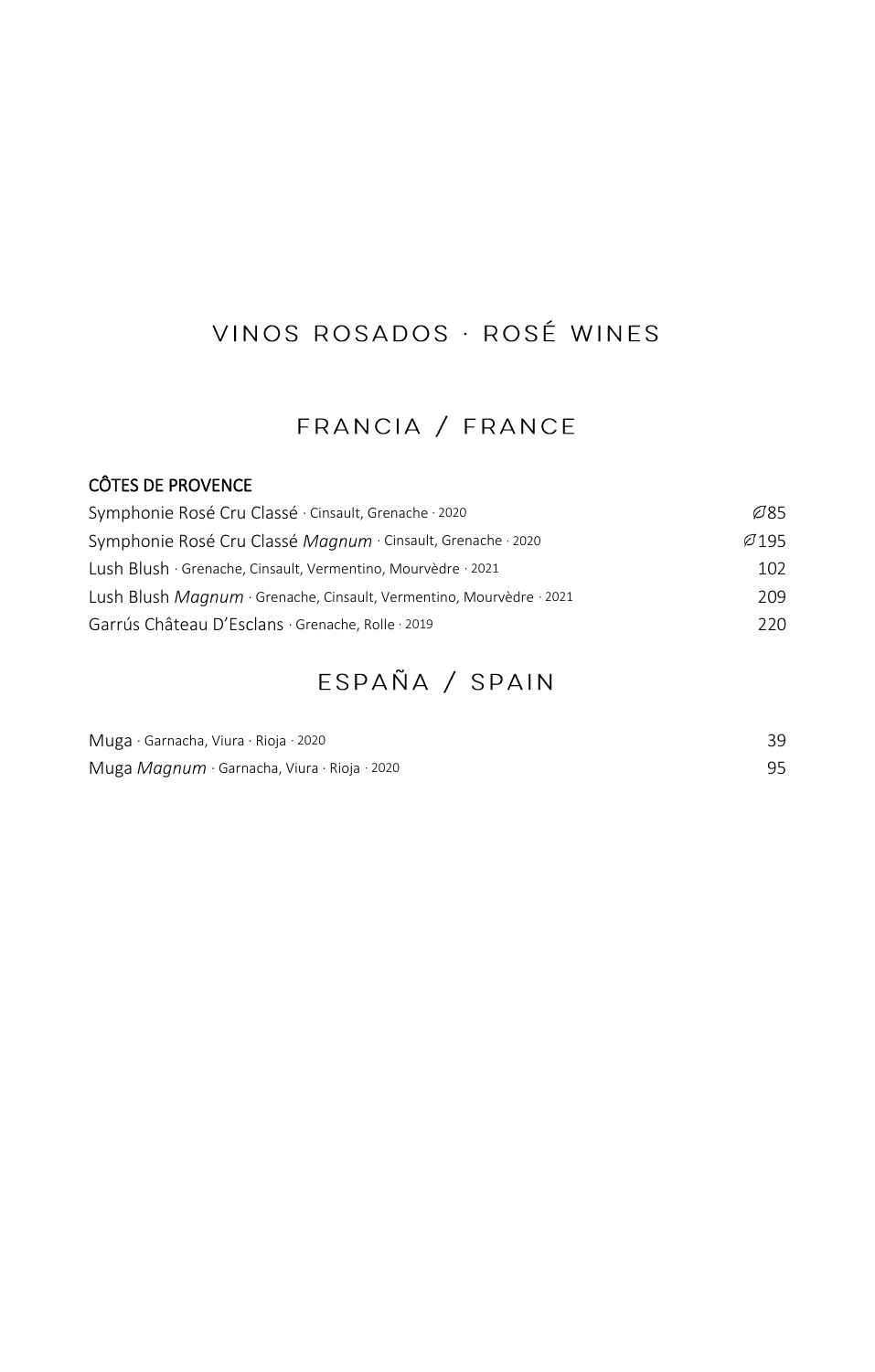## VINOS TINTOS · RED WINES

## FRANCIA / FRANCE

#### **BURGUNDY**

| Domaine Réyane & Pascal Bouley · Pinot Noir · 2019                              | 98     |
|---------------------------------------------------------------------------------|--------|
| Gevrey-Chambertin Premier Cru Clos Prieur D. Thierry Mortet · Pinot Noir · 2019 | Ø 194  |
| Chambolle Musigny Domaine Arlaud · Pinot Noir · 2018                            | 245    |
| Charmes-Chambertin Grand Cru D. Arlaud · Pinot Noir · 2018                      | 305    |
| Vigne de L'Enfant Jésus Beaune Premier Cru "Les Grèves" Pinot Noir · 2016       | 345    |
| Gevrey-Chambertin Premier Cru Cazetiers Joseph Drouhin · Pinot Noir · 2017      | 385    |
| Charmes-Chambertin Grand Cru Joseph Drouhin · Pinot Noir · 2019                 | 420    |
| Échézeaux Grand Cru D. de la Romanée Conti · Pinot Noir · 2011                  | Ø5.950 |
| La Tâche Grand Cru Monopole D. de la Romanée Conti · Pinot Noir · 2011          | Ø8.950 |

### **BORDEAUX**

| Chateau Talbot · Cabernet Sauvignon, Merlot · Sant Julien · 2016          | 175   |
|---------------------------------------------------------------------------|-------|
| Alter Ego $\cdot$ Cabernet Sauvignon, Merlot $\cdot$ Margaux $\cdot$ 2016 | 275   |
| Château Rauzán - Ségla · Cabernet Sauvignon, Merlot · Margaux · 2015      | 295   |
| La Fleur-Petrus · Merlot, Cabernet Franc · 2017                           | 540   |
| Le Pin · Merlot, Cabernet Franc, Cabernet Sauvignon · Pomerol · 2014      | 5.200 |
| Petrus · Merlot, Cabernet Franc · Pomerol · 2008                          | 7.350 |
| Petrus · Merlot, Cabernet Franc · Pomerol · 2010                          | 8.250 |

### CÔTES DU RHÔNE

Domaine de la Solitude · Grenache · 2020 55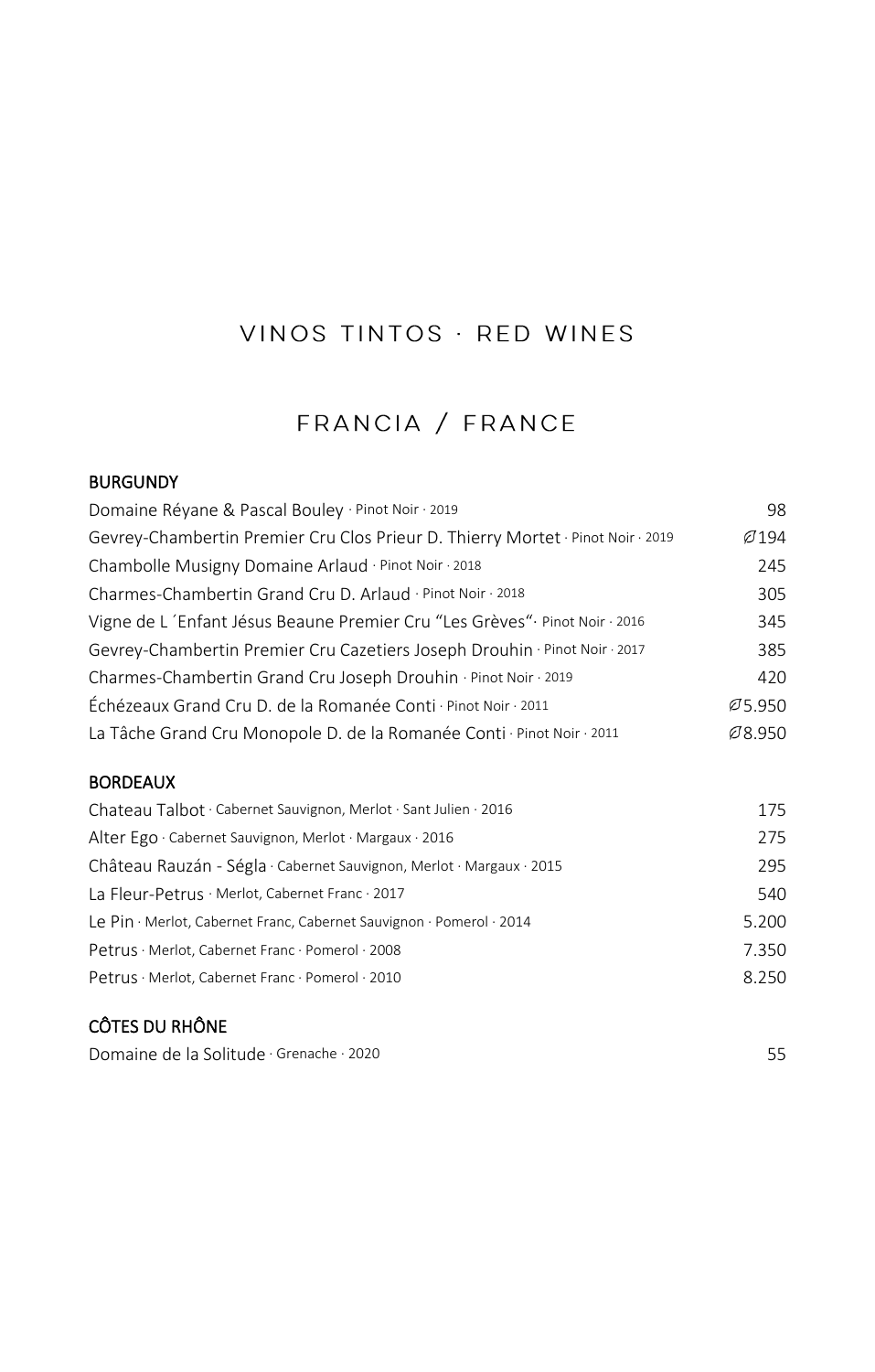# ITALIA / ITALY

| Sassella Stella Retica · Nebbiolo · Valtellina Superiore · 2017  | 105   |
|------------------------------------------------------------------|-------|
| Barolo Gagliasso Mario Riserva Nebbiolo Piemonte 2015            | 175   |
| Sassicaia · Cabernet Sauvignon, Cabernet Franc · Bolgheri · 2015 | 690   |
| Solaia · Cabernet Sauvignon, Sangiovese y Cabernet Franc · 2016  | 780   |
| Sassicaia · Cabernet Sauvignon, Cabernet Franc · Bolgheri · 2016 | 880   |
| Masseto · Merlot · Toscana · 2013                                | 1.290 |

# ESPAÑA / SPAIN

### CASTILLA Y LEÓN

| Quite · Mencía · Bierzo · 2020                                                    | 42   |
|-----------------------------------------------------------------------------------|------|
| Figuero 12 · Tinta Fina · Ribera del Duero · 2018                                 | 65   |
| Tomás Postigo 3º Año · Tinta Fina · Ribera del Duero · 2018                       | 75   |
| San Román · Tinta de Toro · Toro · 2018                                           | 90   |
| Hacienda Monasterio · Tinta fina · Ribera de Duero · 2019                         | 90   |
| Preludio de Sei Solo · Tinta fina · Ribera del Duero · 2018                       | 95   |
| Dominio del Águila Reserva · Tinta Fina, Garnacha, otra · Ribera del Duero · 2018 | 145  |
| Mauro VS · Tempranillo · 2019                                                     | 168  |
| Alabaster $\cdot$ Tinta de Toro $\cdot$ Toro $\cdot$ 2019                         | 328  |
| Peñas Aladas Gran Reserva · Tempranillo, Bruñal, Albillo, otras · 2015            | 485  |
| <b>VEGA SICILIA</b>                                                               |      |
| Valbuena 5º Año · Tinto Fino, Merlot · Ribera del Duero · 2017                    | 265  |
| Vega-Sicilia Único · Tinto Fino, Merlot · Ribera del Duero · 2006                 | 715  |
| <b>DOMINIO DE PINGUS</b>                                                          |      |
| Flor de Pingus · Tinta Fina Ribera del Duero · 2019                               | Ø245 |

| Flor de Pingus Magnum · Tinta Fina · Ribera del Duero · 2018 | Ø595 |
|--------------------------------------------------------------|------|
|--------------------------------------------------------------|------|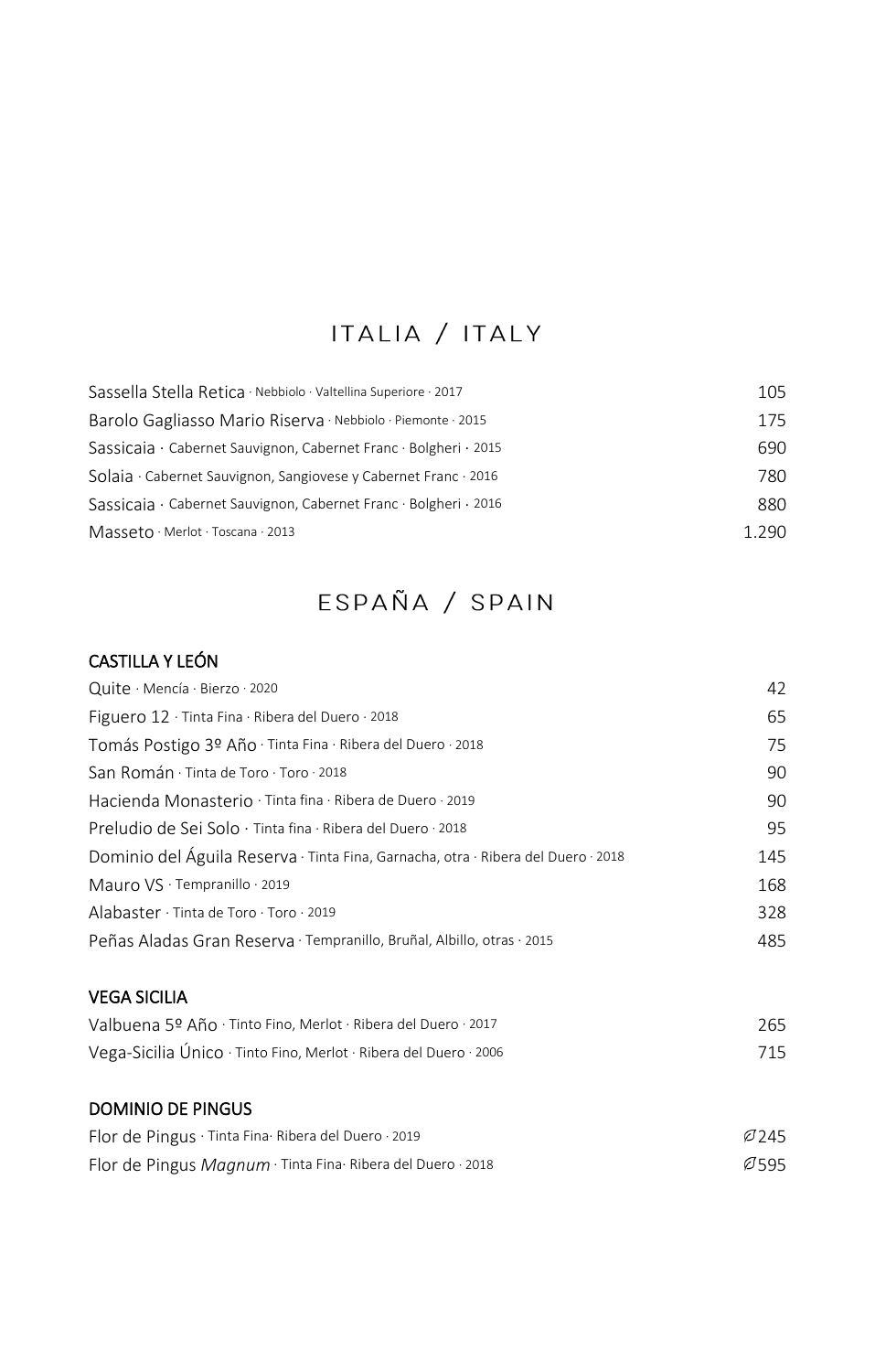### RIOJA

| $LZ \cdot$ Tempranillo $\cdot$ 2020                                        | Ø44 |
|----------------------------------------------------------------------------|-----|
| Viña Tondonia Reserva · Tempranillo, Garnacha, Otras · 2011                | 89  |
| Gran Reserva 904 · Tempranillo, Graciano · 2011                            | 135 |
| Roda   Reserva $\cdot$ Tempranillo $\cdot$ 2017                            | 145 |
| Macán · Vega Sicilia · Tempranillo · 2017                                  | 155 |
| La Nieta $\cdot$ Tempranillo $\cdot$ 2019                                  | 195 |
| Hacienda Pradolagar Reserva · Tempranillo, Cariñena, Garnacha Negra · 2016 | 265 |
| Gran Reserva 890 · Tempranillo, Graciano · 2011                            | 285 |
| Contador · Garnacha, Graciano, Tempranillo · 2017                          | 510 |
| Mágico · Garnacha, Graciano, Tempranillo · 2017                            | 750 |

### OTRAS REGIONES / OTHER ORIGINS

| PN Aguilares · Pinot Noir · Sierras de Málaga · 2020 |     |
|------------------------------------------------------|-----|
| Acusp · Pinot Noir · Costers del Segre · 2018        | 98  |
| Mas la Plana · Cabernet Sauvignon · Penedés · 2016   | 168 |

#### **GALICIA**

| Avancia · Mencía · Valdeorras · 2019       | 90.  |
|--------------------------------------------|------|
| Algueira Pizarra · Ribeira Sacra · 2015    | 115  |
| La Cima · Mencía · Ribeira Sacra · 2017    | 120. |
| As Covas · Pinot Noir · Rías Baixas · 2020 | 145  |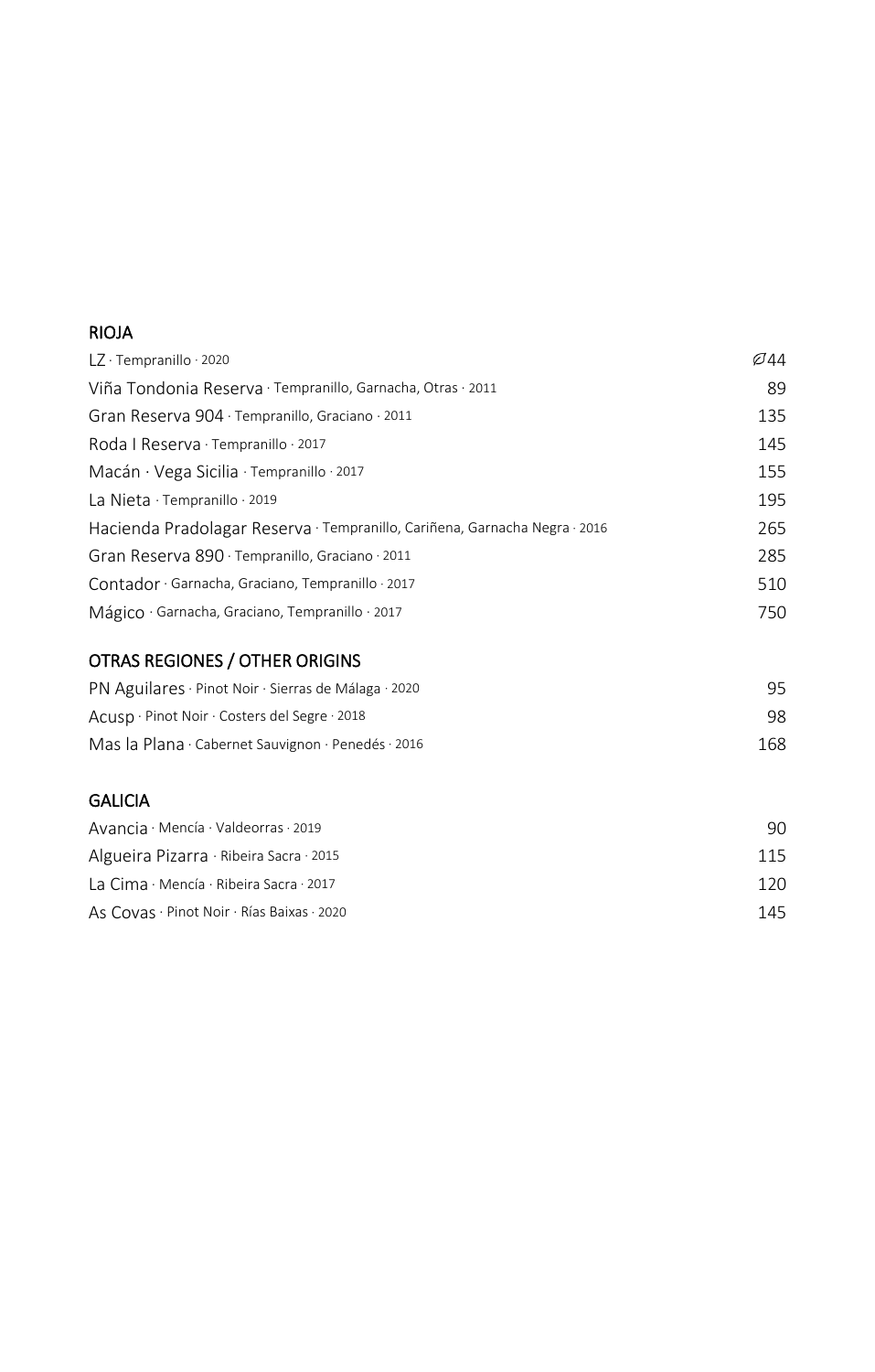# VINOS INTERNACIONALES / NEW WORLD WINES

| Opus One                                                                                        | 865   |
|-------------------------------------------------------------------------------------------------|-------|
| Cabernet Sauvignon, Petit Verdot, Cabernet Franc, Merlot, Malbec · Oakville, Napa Valley · 2016 |       |
| Penfolds Grange · Syrah, Cabernet Sauvignon · Barossa Valley, South Australia · 2016            | 1.650 |

# VINOS ARGENTINOS 100 PUNTOS PARKER / ARGENTINA WINES 100 PARKER POINTS

| Gran Enemigo Gualtallary Single Vineyard · Cabernet Franc, Malbec · Tupungato · 2013 | 496 |
|--------------------------------------------------------------------------------------|-----|
| Finca Piedra Infinita "Bodega Zuccardi" · Malbec · Altamira · 2016                   | 550 |
| Adrianna Vineyard River Stones · Malbec · Gualtallary · 2018                         | 580 |
| Finca Piedra Infinita Gravascal "Bodega Zuccardi" · Malbec · Altamira · 2018         | 635 |
| PerSe La Craie Gualtallary · Malbec, Cabernet Franc Gualtallary · 2016               | 720 |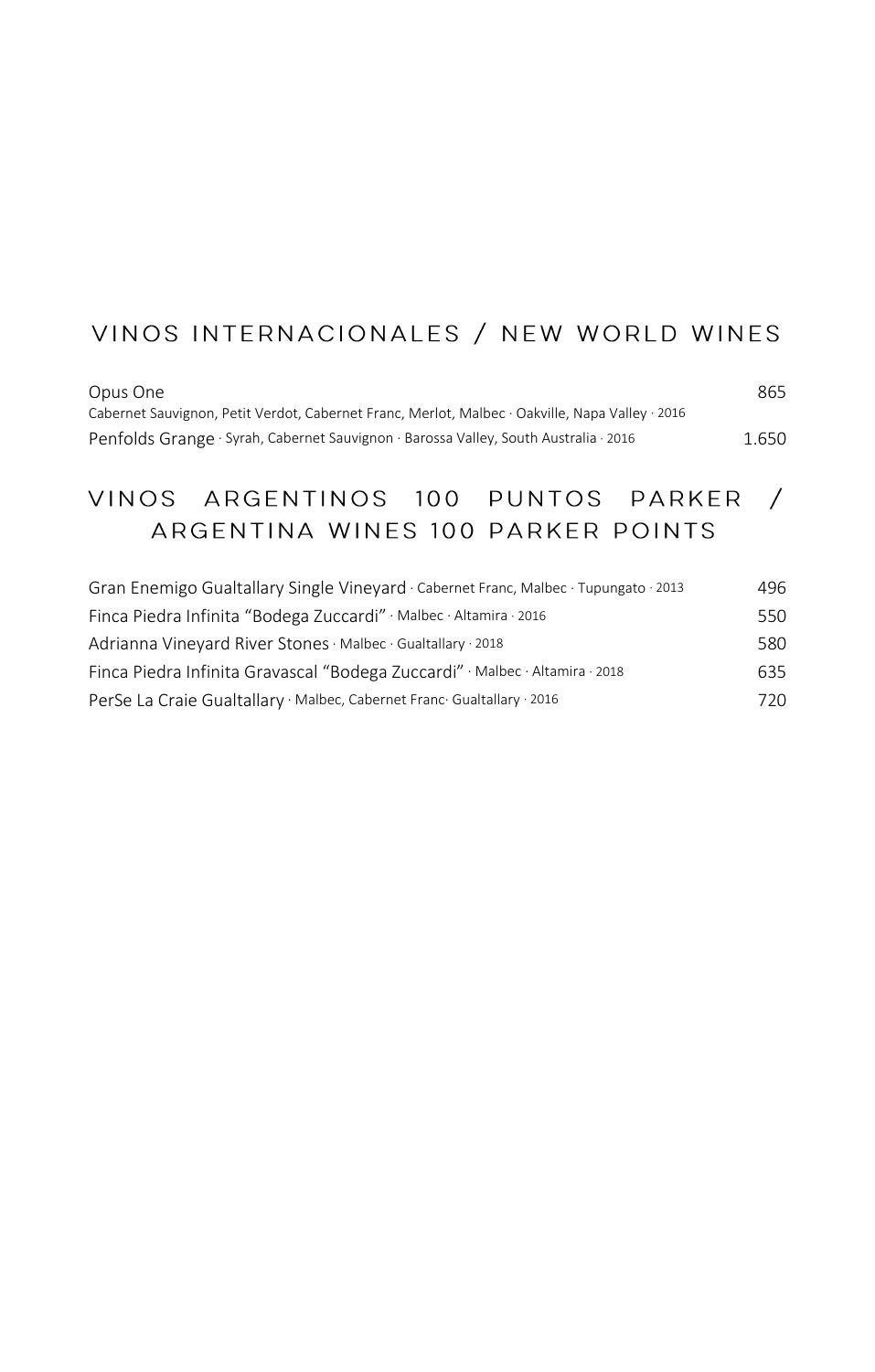# VINOS FORTIFICADOS / FORTIFIED WINES

| <b>FINO</b>                                                               |        |
|---------------------------------------------------------------------------|--------|
| Tío Pepe en Rama · Palomino Fino · Jerez                                  | 9/60   |
| <b>MANZANILLA</b>                                                         |        |
| Papirusa · Palomino Fino · Sanlúcar de Barrameda                          | 8/50   |
| La Bota de Pasada 80 'Bota Punta' · Palomino Fino · Sanlúcar de Barrameda | 135    |
| <b>OLOROSO</b>                                                            |        |
| Tradición VORS · Palomino Fino · Jerez                                    | 15/125 |
| Matusalem 'Cream' dulce VORS · Palomino Fino · Jerez                      | 15/125 |
| <b>AMONTILLADO</b>                                                        |        |
| Amontillado Viña AB · Palomino Fino · Jerez                               | 8/50   |
| Amontillado Muy Viejo Del Duque VORS · Palomino Fino · Jerez              | 17/125 |
| Amontillado Tradición VORS · Palomino Fino · Jerez                        | 17/125 |
| PALO CORTADO                                                              |        |
| Apóstoles VORS · Palomino Fino, Pedro Ximénez · Jerez                     | 17/125 |
| Bodegas Alonso Palo Cortado 1/8 · Palomino Fino · Jerez · 1977            | 197    |
| <b>OPORTOS</b>                                                            |        |
| Quinta do Noval LBV · Port Blend · Oporto                                 | 9/70   |
| Quinta do Noval Tawny 10 yrs. · Port Blend · Oporto                       | 12/90  |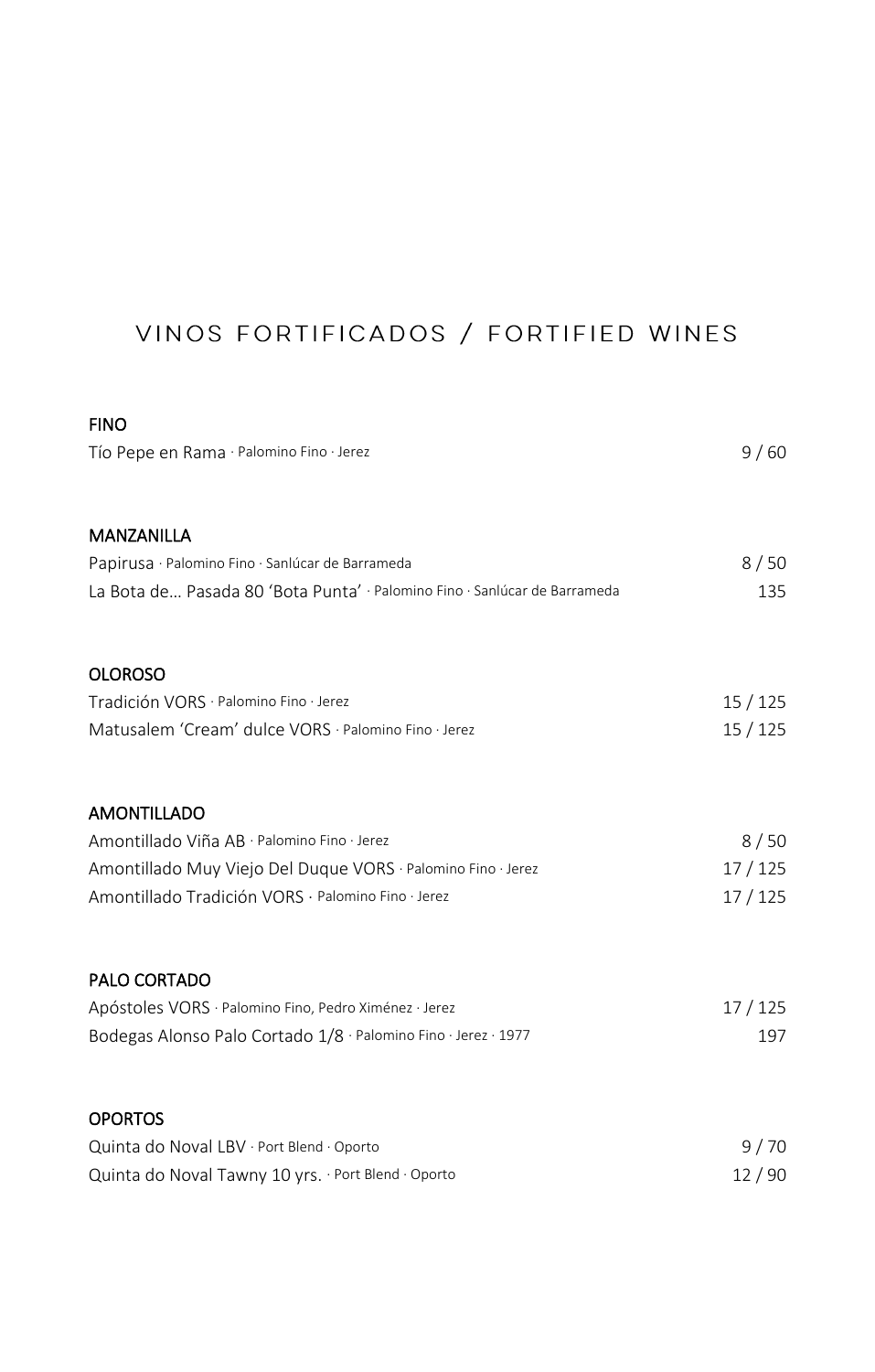# VINOS DULCES / DESSERT WINES

#### BOTRITIS / BOTRYTIS

| Château Violet Lamothe · Semillón, Sauvignon Blanc · Sauternes · 2016        | 13/82  |
|------------------------------------------------------------------------------|--------|
| Château D'Yquem · Semillón, Sauvignon Blanc · Sauternes Premier Cru Supérior | 525    |
| Oremus Tokaji Aszú 5 Puttonyos · 2013                                        | 27/135 |
| VINO DE HIELO / ICEWINE                                                      |        |
| Jackson Triggs · Vidal · Canadá · 2007                                       | 25/98  |
| SIDRA DE HIELO / ICE CIDER                                                   |        |
| Malus Mama · Apple Selection · País Vasco · 2012                             | 27/154 |
| DULCE NATURAL / NATURALLY SWEET                                              |        |
| Victoria Nº2 · Moscatel de Alejandría · Sierras de Málaga · 2016             | 14/60  |
| PASIFICADOS / RAISINED GRAPES                                                |        |
| PX Alvear 1927 · Pedro Ximénez · Montilla Moriles                            | 9/65   |
| Don PX Convento Selección 1955 V.O.R.S · Pedro Ximénez Montilla Moriles      | 52/375 |
| Don PX Convento Selección 1931 20cl V.O.R.S · Pedro Ximénez Montilla Moriles | 42/168 |
| Hokusetsu Umeshu · Prune · Japón                                             | 15/70  |
|                                                                              |        |

# VINOS DE LICOR / MÁLAGA LIQUEUR

| Seco Trasañejo VORS · Pedro Ximénez · Málaga             | 19/90 |
|----------------------------------------------------------|-------|
| Don Salvador Trasañejo · Moscatel de Alejandría · Málaga | 19/90 |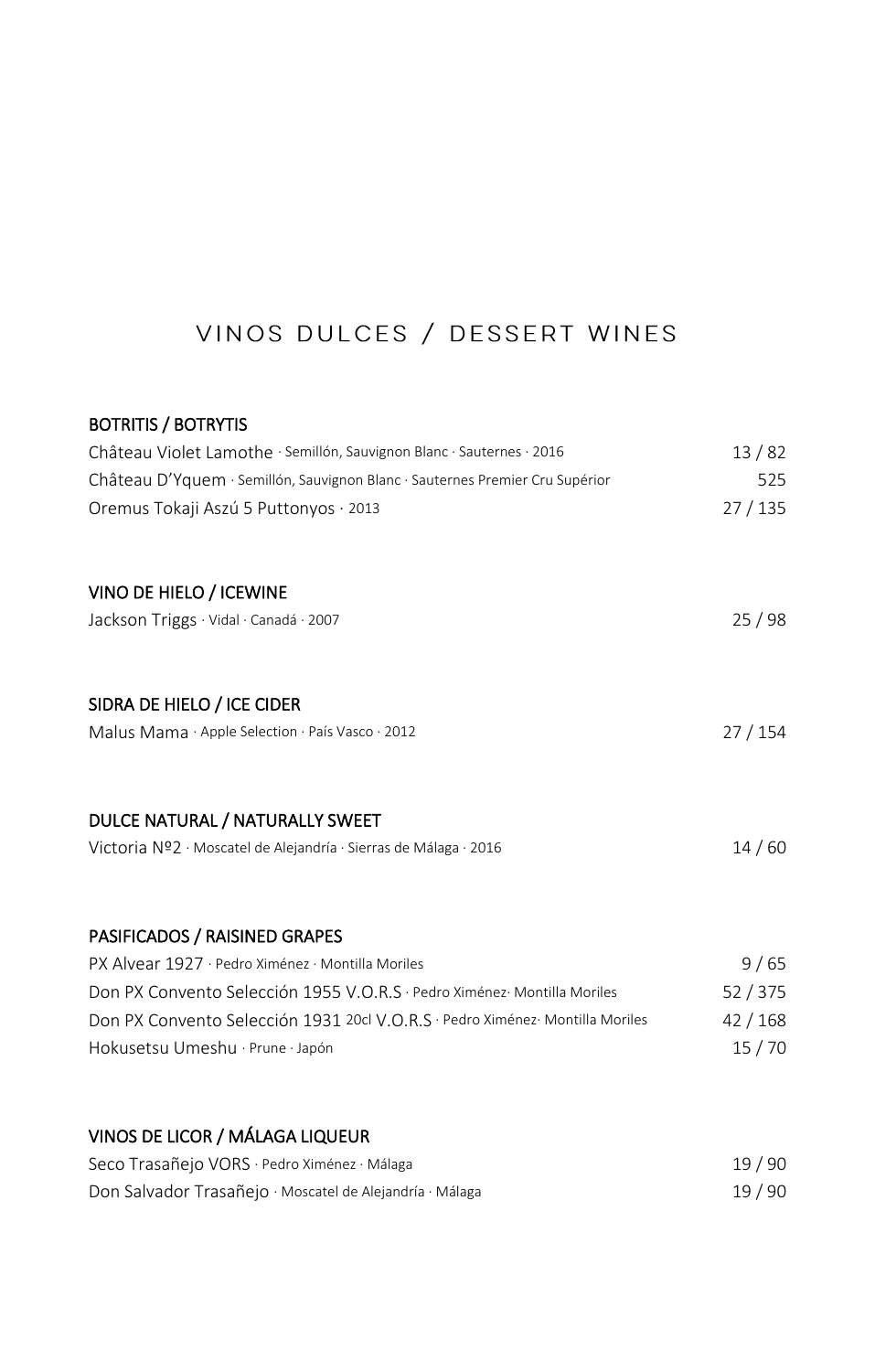# **LOUIS XIII**

### "THE PERFUME OF TIME"

Known by many as the King of Cognac, it belongs to the select group of the most luxurious and exclusive distillates in the world.

Most of the time it is kept in the shade of thick walls, inside special oak barrels, under the vigilance of four generations of Cellar Masters who have maintained the perfect aromatic intensity and style of this distillate of more than 1.200 most select eau-de-vie from the house of Rémy Martin.

#### "EL PERFUME DEL TIEMPO"

Conocido por muchos como el rey del Cognac, forma parte del selecto grupo de los destilados más lujosos y exclusivos del mundo.

Pasa la mayor parte de su vida bajo la sombra de gruesos muros, contenido en barricas especiales de roble, vigilado por cuatro generaciones de expertos maestros de bodega que han mantenido la perfecta intensidad aromática y estilo de este destilado de más de 1.200 de las mejores eau-de-vie de la casa Rémy Martin.

> For the curious / para los curiosos Glass 1 cl, EUR 70

For the passionate / para los apasionados Glass 2 cl, EUR 140

For the enthusiast / para los aficionados Glass 3 cl, EUR 205

> For the genius / para los genios Glass 5 cl, EUR 340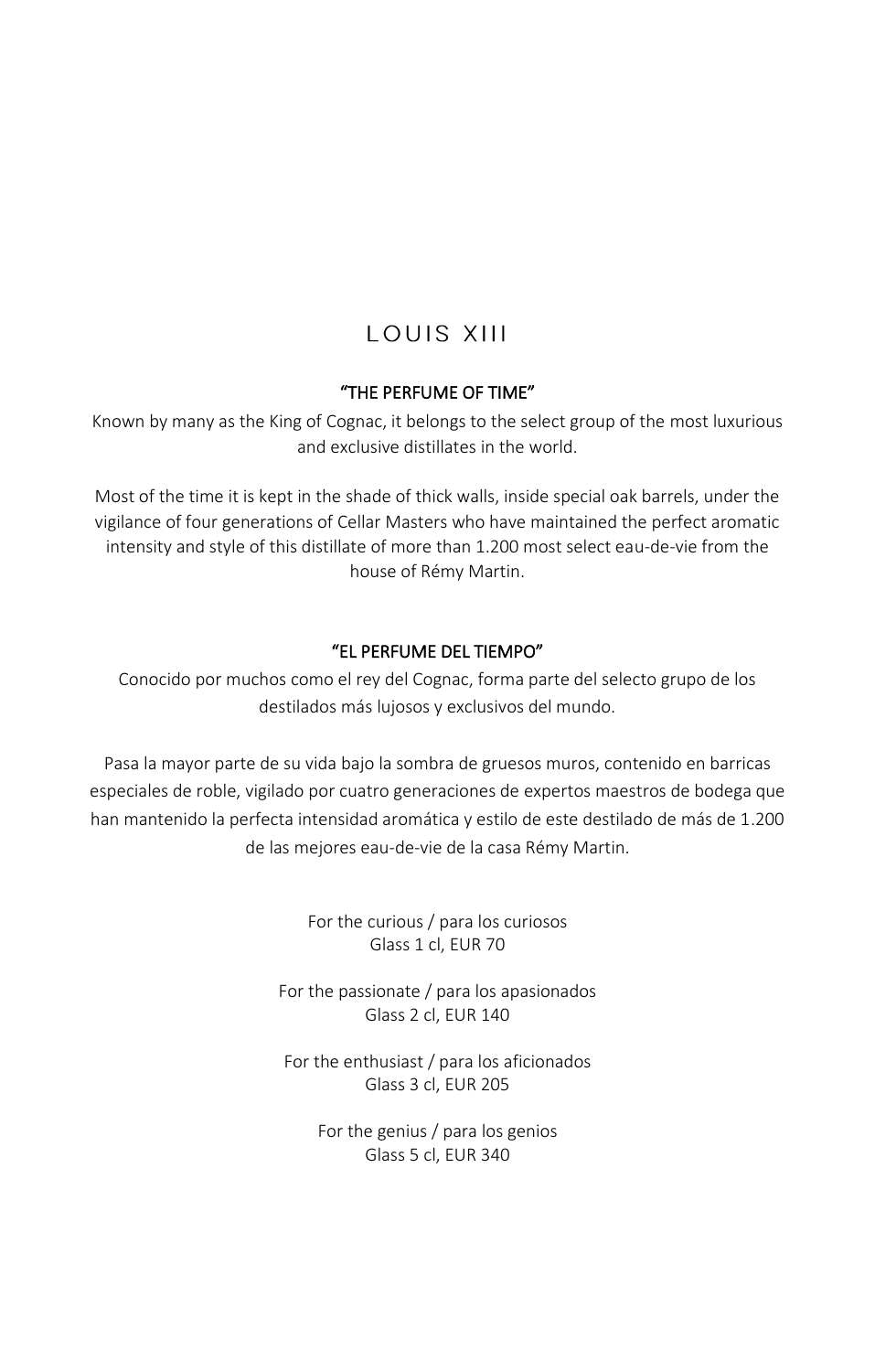## JAPANESE BEER

| Asahi                    | 9  |
|--------------------------|----|
| Sapporo                  | 9  |
| Kirin Ichiban Draft      | 9  |
| Kirin Ichiban Draft Pint | 12 |

## NON-ALCOHOLIC DRINKS

| Soft Drinks                                               | 8  |
|-----------------------------------------------------------|----|
| Juices · Lychee, Passion Fruit, Mango, Organic Apple      | 9  |
| Spicy Lemonade · Soda, Honey, Demerara, Serrano           | 14 |
| Lychee Passion · Lychee, Passion Fruit, Pineapple         | 14 |
| Ryo-Kucha Ice · Genmaicha Green Tea, Vanilla, Lemon, Soda | 14 |

# AGUA / WATER

| Sant Aniol     |  |
|----------------|--|
| San Pellegrino |  |